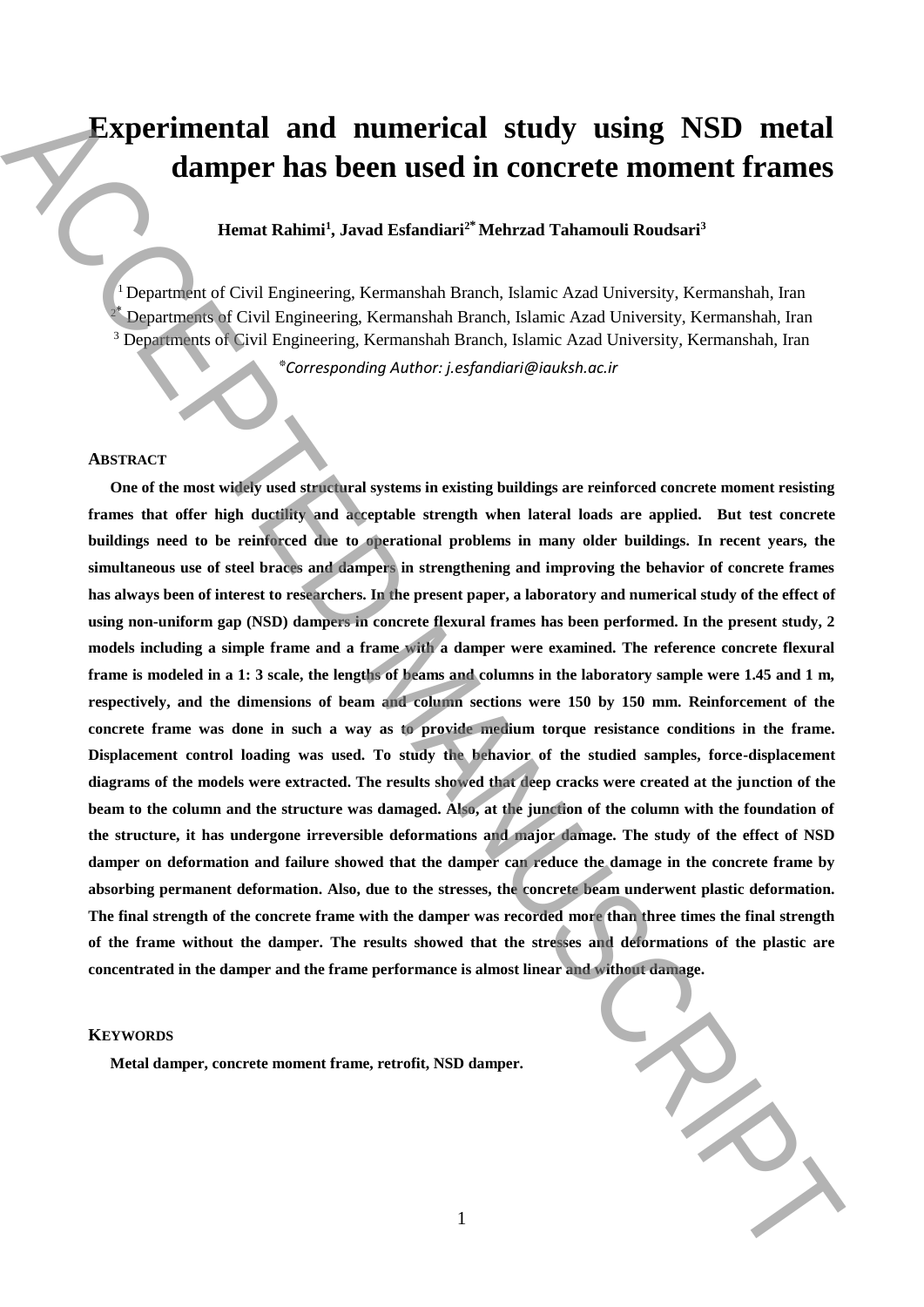### **1. Introduction**

Non-uniform Slit yielding dampers (NSD) have attracted a great deal of attention from researchers for reasons such as low material cost, easy installation, no need for specialized personnel to install, operate and replace them after a severe earthquake. The performance of this type of damping is such that by its early submission during an earthquake, it causes the energy loss to be concentrated in the dampers and ultimately the demand for energy loss in the main parts of the structure (beams, columns and braces) is reduced.

In conventional concrete moment frame structures, generally in severe earthquakes, the application of lateral loads causes deformation in the beam and column and as a result the stress is concentrated in the connection of the beam to the column and as a result the main elements of the structure suffer serious damage. Oh et al. (2009) introduced a new type of slit Damper was used at the junctions of steel structures. These types of dampers are activated after deformation in the connection (Rotate the connection), absorb some of the energy and apply less force to the column [1]. Saeedi et al. (2016) evaluated the TADAS damper seismically. The results of their incremental load analysis show that the addition of a TADAS damper to the frame significantly increases the frame capacity curve. After performing the analyzes and displacement the purpose of each model, the parameters of strength and stiffness of the structures equipped with this type of damper were investigated without it [2]. Tahamouli et al. (2018) investigated concrete structures equipped with ADAS dampers and TADAS experimental studies. The use of yield dampers in concrete frames can also show good behavior and significantly improve the seismic behavior of the structure. The variables of these researchers included the number of sheets as well as the type of sheets, which were considered in both ADAS and TADAS. The results showed that these dampers can improve all the seismic parameters of the frame to a desirable level [3]. Pan et al. (2020) modeled a type of shear yield element. After applying force to this attenuator, a tensile force is created and yielding. Their model variables were the cross-sectional area of these dampers, which after periodic analysis, the results of increasing load analysis show that with increasing the cross-sectional area of these elements, the frame capacity also increases [4]. **1.** However that the dampera CSDs have the state of the state of the state of the state of the state of the state of the state of the state of the state of the state of the state of the state of the state of the state of

In the present paper, two laboratory models of concrete frames with and without NSD yield dampers are modeled and analyzed under laboratory conditions and then the behavior of the two frames is compared.

#### **2. Research Methods**

In the present study, 2 models including simple frame and frame with NSD damper were investigated. The reference concrete moment frame is modeled on a 3:1 scale, the length of beams and columns are 1.45 and 1 m, respectively, the dimensions of beam and column sections are 150 x 150 mm. Laboratory tests of the present study were performed in the structural research laboratory of Islamic Azad University, Kermanshah branch. Two examples of medium reinforced concrete moment frames were constructed and subjected to cyclic displacement-quasi-static control cyclic loading. The effect of reinforcement of reinforced concrete frames by yield dampers was investigated by evaluating the seismic parameter of the final strength and evaluating the damage in the samples by testing laboratory samples. In this regard, two moment reinforced concrete frames were constructed, the first of which was a reinforced concrete moment frame without the use of yield dampers, and in the second sample, NSD yield dampers were added to the reinforced concrete frame. The results of the tensile test of steel rebar are shown in Table 1. Figure 1 shows a structural model of a concrete frame without dampers made in the laboratory. Figure 2 shows a model of a frame structure with an NSD yield damper.



**Figure 1. Model of concrete frame structure without damper**



**Figure 2. Model of frame structure with NSD yield**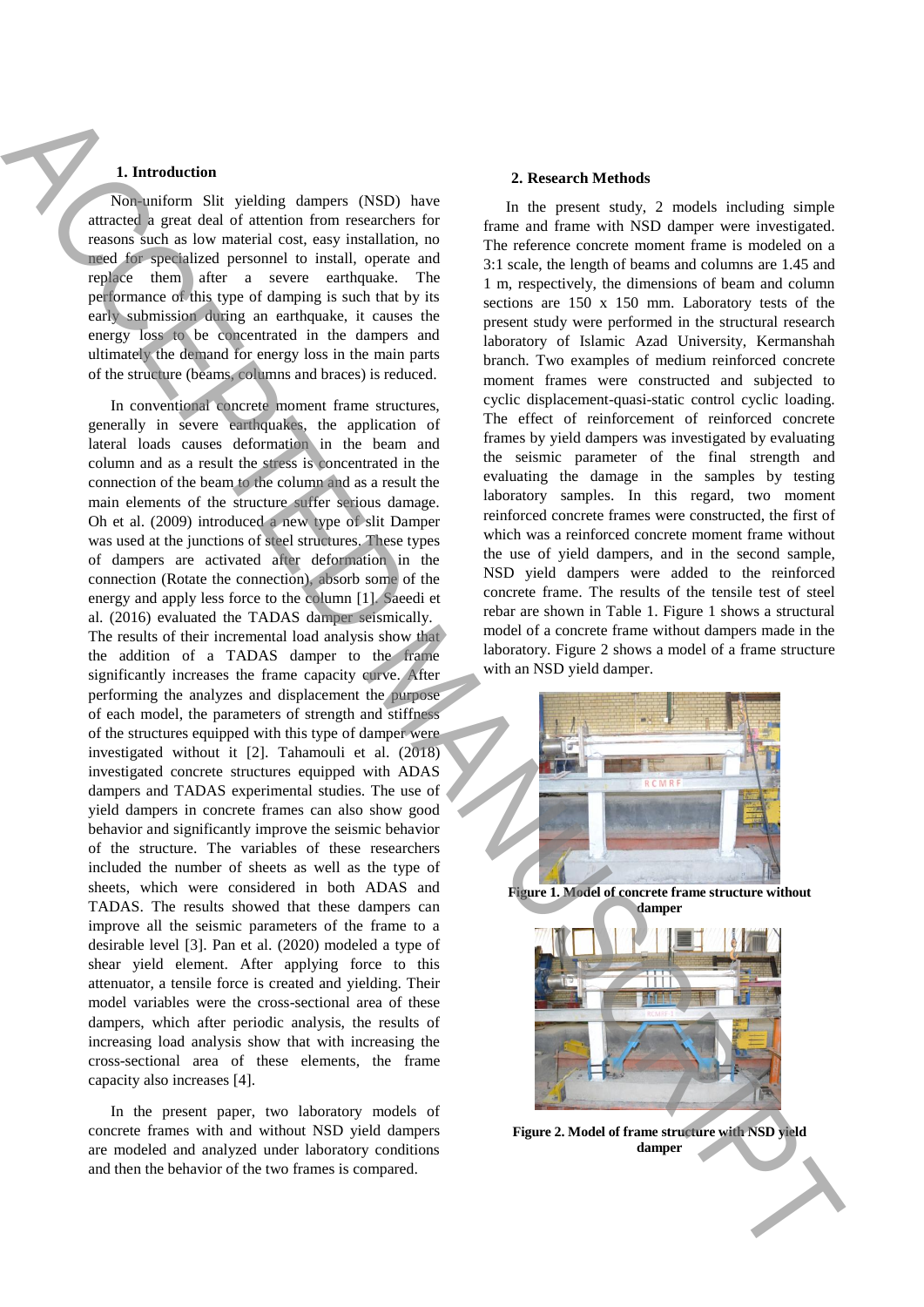| <b>Rebar</b><br>size | yield | ultimate | <b>Breaking</b><br>stress |
|----------------------|-------|----------|---------------------------|
| Ф8                   | 411   | 625      | 513                       |
| $\Phi$ 10            | 363   | 587      | 518                       |
|                      | 387   | 526      | 549                       |

**Table 1. Specifications of rebars used in the reference model (MPa)**

# **3. Research results**

In the sample of concrete frame with damping at the beginning of loading, the hardness of the sample increased more than 3.4 times. From the beginning of the test, the forces required to bring the structure to the protocol displacements were much higher than the first sample, and by passing the  $0.005$  drift due to the high resistance to displacement of the system, cracks created in the concrete in place the connection of the beam to the columns increased. at drifts above 1%, NSD dampers visibly deformed, and yielding to them increased the Force required by the system. In general, the study of the effect of dampers on deformation and damage in the concrete frame shows that the damper can reduce the damage in the concrete frame by absorbing permanent deformations. Figure 6 shows the model with the proposed damper in the concrete bending frame. Figure 7 shows the damper shape used in the present study. the damper consists of 4 rows, each of which is cut to absorb the plastic deformation. 125-133. Accepted to the model of the model of the model of the model of the model of the model of the model of the model of the model of the model of the model of the model of the model of the model of the model of the m



**Figure 6 Model with the proposed damper in a concrete moment frame**



**Figure 7 Image of the damper used in the present study**

Figure 21 shows the deformation in a sample with a damper under cyclic loading. The stresses and deformations of the plastic are concentrated in the damper, and the function of the frame is almost linear and undamaged. Also, by adding a damper, plastic deformation occurs in the damper and the beams and columns have a good performance.



**Figure 21 Deformation in a sample with a damper under cyclic loading**

#### **4. Conclusions**

In this experimental study, two samples of reinforced concrete moment frames with a scale of one third were made, one of which was reinforced by NSD yield dampers. The results showed that:

- The effect of the proposed damper on the performance and energy absorption in the frame is well known. The frame with damper has a higher bearing capacity than the simple frame. Unlike the simple frame where more force is generated in the frame, the different behavior of the frame with NSD damper shows that in this frame, in addition to higher force bearing capacity, the transmission mechanism is also different.
- In general, the results showed that the stresses and deformations of the plastic are concentrated in the damper and the performance of the concrete frame is almost linear and without damage

## **5. References**

[1] S.-H. Oh, Y.-J. Kim, H.-S. Ryu, Seismic performance of steel structures with slit dampers, Engineering structures, 31(9) (2009) 1997-2008.

[2] F. Saeedi, N. Shabakhty, S.R. Mousavi, Seismic assessment of steel frames with triangularplate added damping and stiffness devices, Journal of Constructional Steel Research, 125 (2016) 15- 25.

[3] M. TahamouliRoudsari, K. Cheraghi, M. Habibi, Investigation of retrofitting RC moment resisting frames with ADAS yielding dampers, Asian Journal of Civil Engineering, 20(1) (2019)